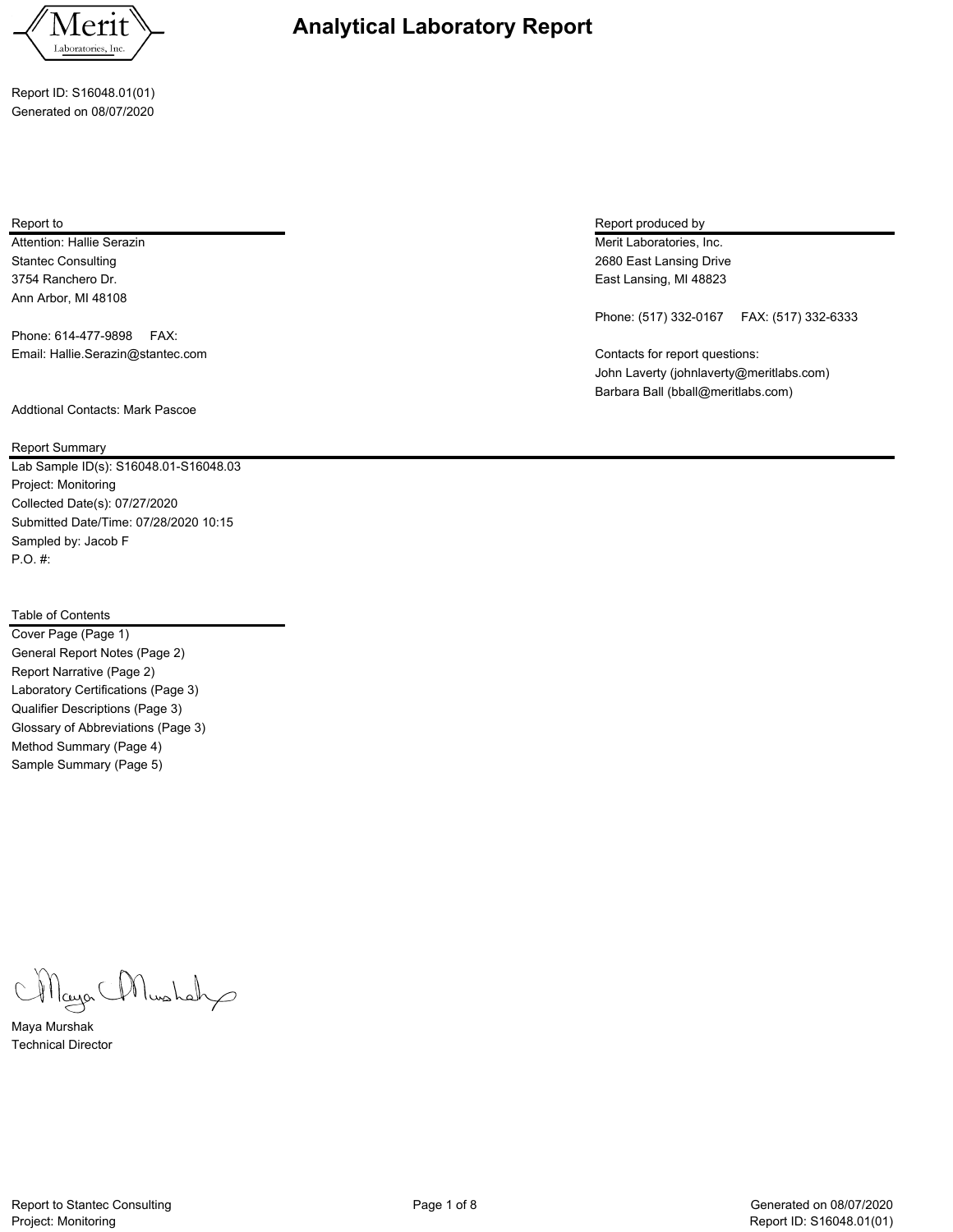

#### **General Report Notes**

Analytical results relate only to the samples tested, in the condition received by the laboratory.

Methods may be modified for improved performance.

Results reported on a dry weight basis where applicable.

'Not detected' indicates that parameter was not found at a level equal to or greater than the reporting limit (RL).

40 CFR Part 136 Table II Required Containers, Preservation Techniques and Holding Times for the Clean Water Act specify that samples

for acrolein and acrylonitrile need to be preserved at a pH in the range of 4 to 5 or if not preserved, analyzed within 3 days of sampling. QA/QC corresponding to this analytical report is a separate document with the same Merit ID reference and is available upon request.

Full accreditation certificates are available upon request. Starred (\*) analytes are not NELAP accredited.

Samples are held by the lab for 30 days from the final report date unless a written request to hold longer is provided by the client.

Report shall not be reproduced except in full, without the written approval of Merit Laboratories, Inc.

Limits for drinking water samples, are listed as the MCL Limits (Maximum Contaminant Level Concentrations)

### **Report Narrative**

There is no additional narrative for this analytical report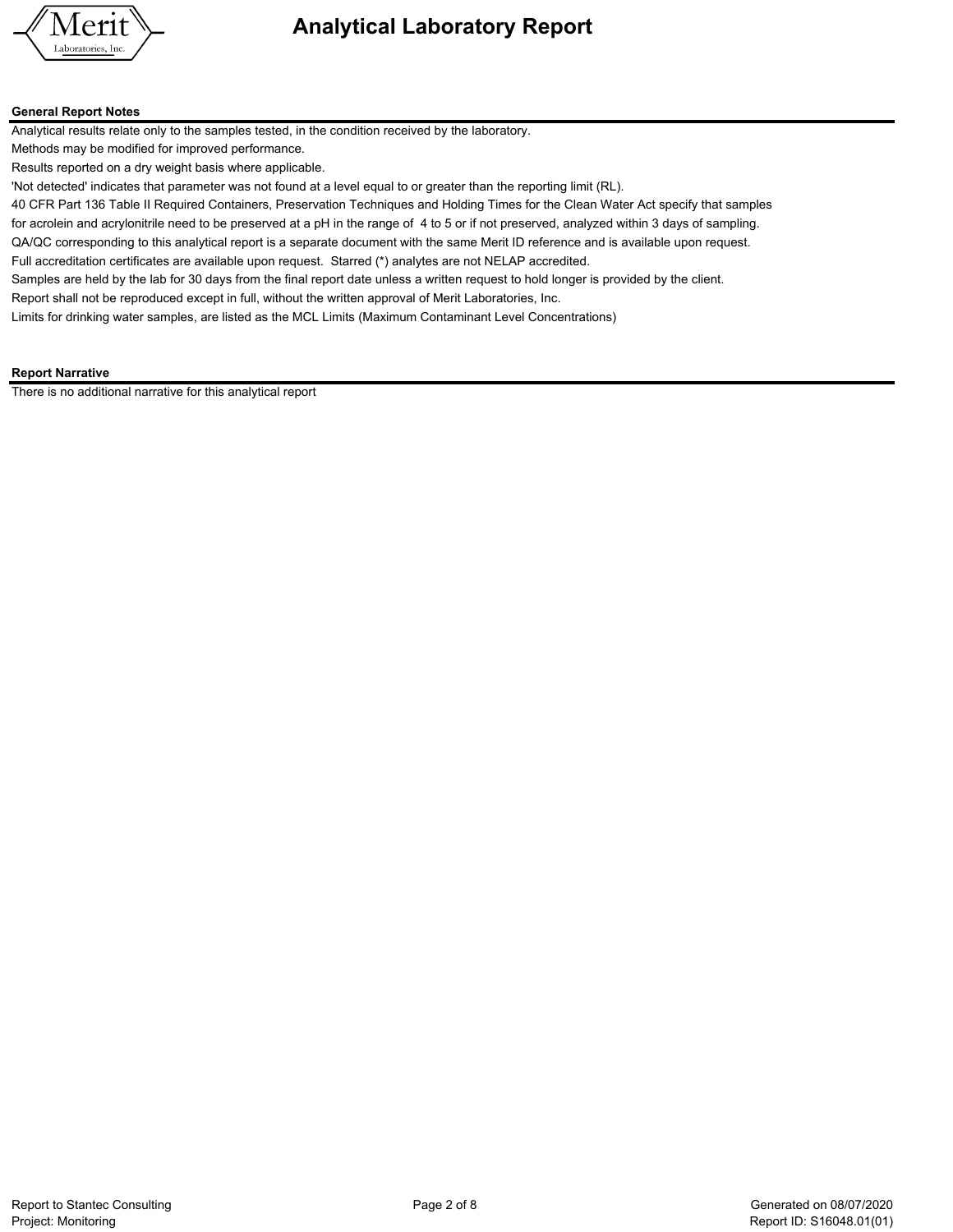

### **Laboratory Certifications**

| Authority           | Certification ID |
|---------------------|------------------|
| Michigan DEQ        | #9956            |
| DOD ELAP/ISO 17025  | #69699           |
| WBENC               | #2005110032      |
| Ohio VAP            | #CL0002          |
| Indiana DOH         | #C-MI-07         |
| New York NELAC      | #11814           |
| North Carolina DENR | #680             |
| North Carolina DOH  | #26702           |
| Alaska CSLAP        | #17-001          |
|                     |                  |

#### **Qualifier Descriptions**

| Qualifier | Description                                                           |
|-----------|-----------------------------------------------------------------------|
|           | Result is outside of stated limit criteria                            |
| в         | Compound also found in associated method blank                        |
| E         | Concentration exceeds calibration range                               |
|           | Analysis run outside of holding time                                  |
| G         | Estimated result due to extraction run outside of holding time        |
| н         | Sample submitted and run outside of holding time                      |
|           | Matrix interference with internal standard                            |
|           | Estimated value less than reporting limit, but greater than MDL       |
|           | Elevated reporting limit due to low sample amount                     |
| м         | Result reported to MDL not RDL                                        |
| Ő         | Analysis performed by outside laboratory. See attached report.        |
| R         | Preliminary result                                                    |
| S         | Surrogate recovery outside of control limits                          |
|           | No correction for total solids                                        |
| X         | Elevated reporting limit due to matrix interference                   |
|           | Elevated reporting limit due to high target concentration             |
| b         | Value detected less than reporting limit, but greater than MDL        |
| е         | Reported value estimated due to interference                          |
|           | Analyte also found in associated method blank                         |
| р         | Benzo(b)Fluoranthene and Benzo(k)Fluoranthene integrated as one peak. |
| x         | Preserved from bulk sample                                            |
|           |                                                                       |

### **Glossary of Abbreviations**

| Abbreviation | Description                              |
|--------------|------------------------------------------|
| RL/RDL       | Reporting Limit                          |
| MDL          | <b>Method Detection Limit</b>            |
| МS           | Matrix Spike                             |
| <b>MSD</b>   | <b>Matrix Spike Duplicate</b>            |
| SW           | EPA SW 846 (Soil and Wastewater) Methods |
| E            | EPA Methods                              |
| <b>SM</b>    | <b>Standard Methods</b>                  |
| LN           | Linear                                   |
| <b>BR</b>    | <b>Branched</b>                          |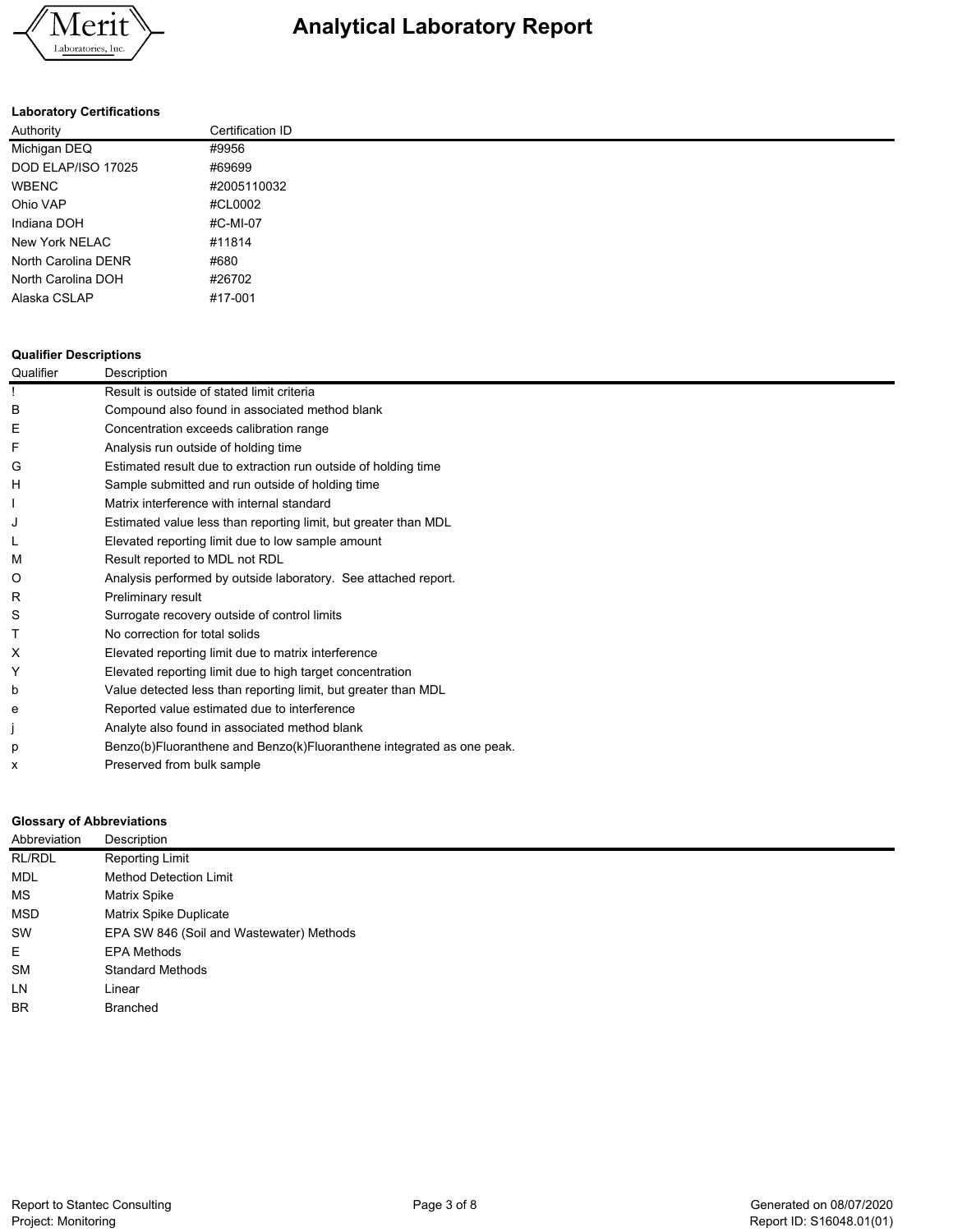

### **Method Summary**

Method **Version** SW3050B SW 846 Method 3050B Revision 2 December 1996 SW6020A SW 846 Method 6020A Revision 1 February 2007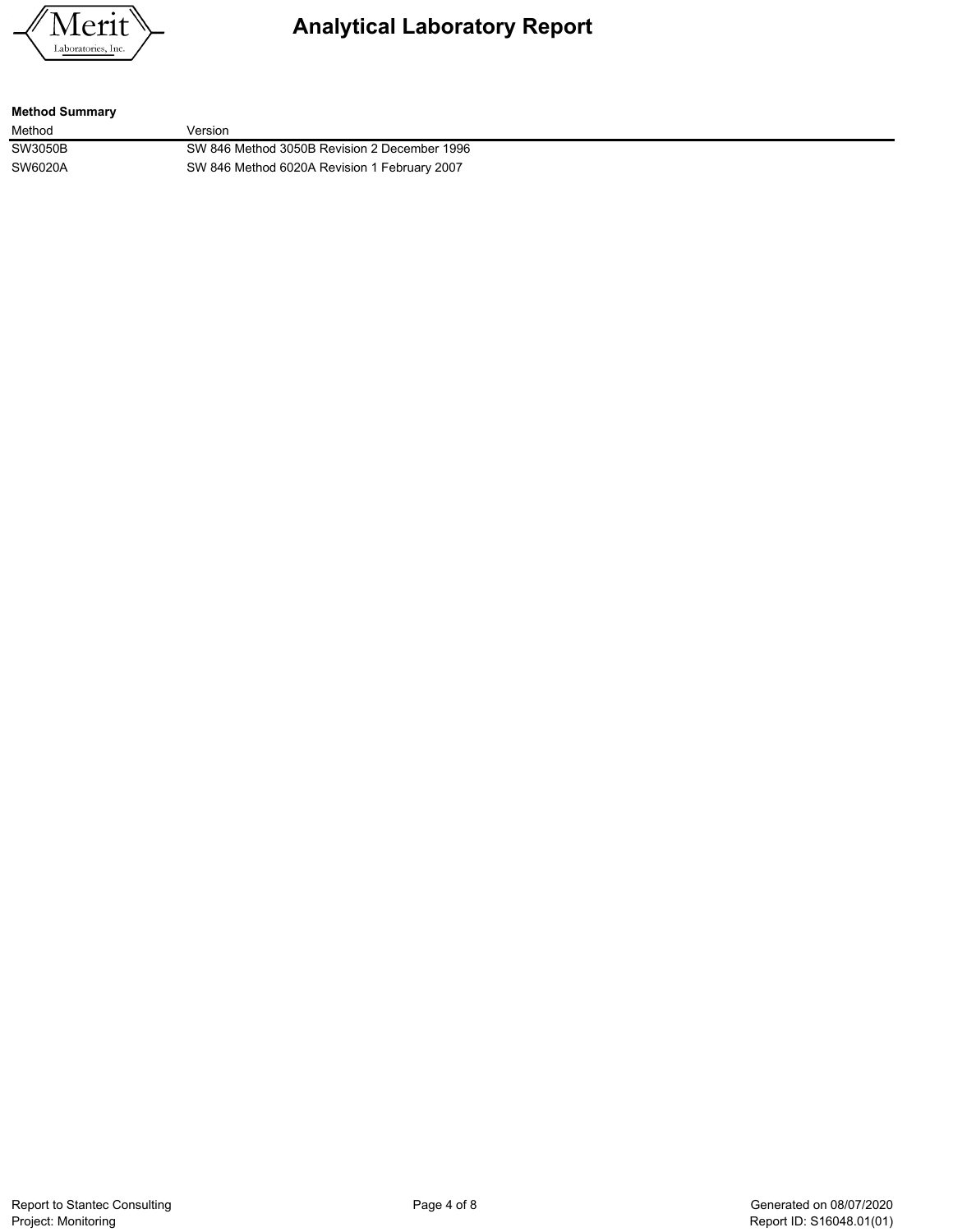

| Sample Summary (3 samples) |            |        |                     |  |  |  |  |  |  |  |
|----------------------------|------------|--------|---------------------|--|--|--|--|--|--|--|
| Sample ID                  | Sample Tag | Matrix | Collected Date/Time |  |  |  |  |  |  |  |
| S16048.01                  | А          | Soil   | 07/27/20 10:00      |  |  |  |  |  |  |  |
| S16048.02                  | в          | Soil   | 07/27/20 10:15      |  |  |  |  |  |  |  |
| S16048.03                  | C          | Soil   | 07/27/20 10:30      |  |  |  |  |  |  |  |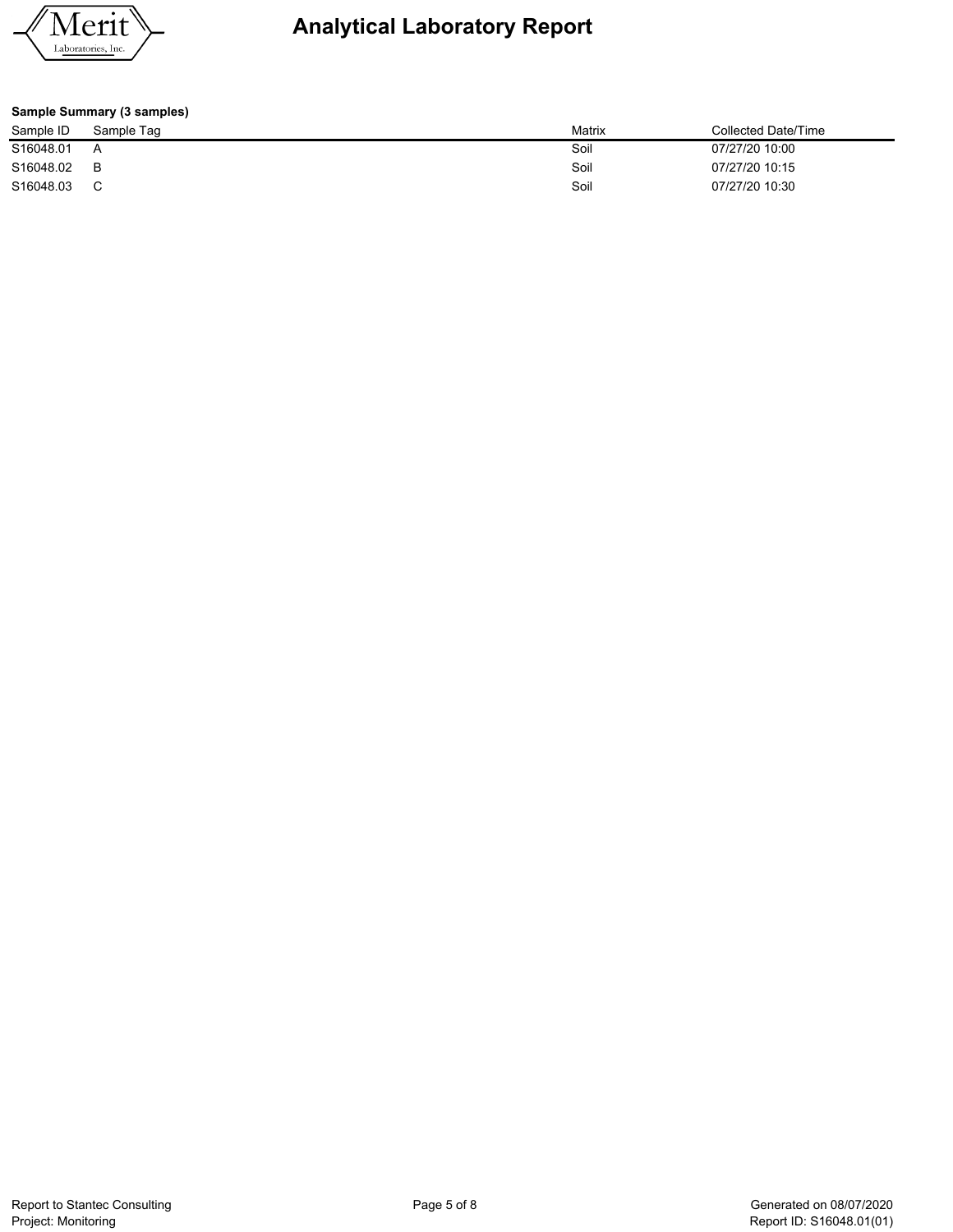

### **Lab Sample ID: S16048.01**

Sample Tag: A Collected Date/Time: 07/27/2020 10:00 Matrix: Soil COC Reference: 134771

|               | Sample Containers         |                                                         |               |            |                   |                 |            |       |  |
|---------------|---------------------------|---------------------------------------------------------|---------------|------------|-------------------|-----------------|------------|-------|--|
| #             | Type                      | Preservative(s)                                         | Refrigerated? |            | Arrival Temp. (C) | Thermometer #   |            |       |  |
|               | Plastic Bag               | None                                                    | Yes           | <b>RT</b>  |                   | IR              |            |       |  |
|               | <b>Extraction / Prep.</b> |                                                         |               |            |                   |                 |            |       |  |
|               | Parameter                 | Result                                                  | Method        |            | <b>Run Date</b>   |                 | Analyst    | Flags |  |
|               | <b>Metal Digestion</b>    | Completed                                               | SW3050B       |            | 08/05/20 09:00    |                 | <b>JRH</b> |       |  |
| <b>Metals</b> |                           |                                                         |               |            |                   |                 |            |       |  |
|               |                           | Method: SW6020A, Run Date: 08/05/20 10:43, Analyst: JRH |               |            |                   |                 |            |       |  |
|               | Parameter                 | Result                                                  | <b>RL</b>     | <b>MDL</b> | Units             | <b>Dilution</b> | CAS#       | Flags |  |
| Arsenic       |                           | 1.43                                                    | 0.20          |            | mg/kg             | 214             | 7440-38-2  |       |  |
|               | Other / Misc.             |                                                         |               |            |                   |                 |            |       |  |
|               |                           | Method:, Run Date: 08/03/20 12:00, Analyst: IKM         |               |            |                   |                 |            |       |  |
|               | Parameter                 | Result                                                  | <b>RL</b>     | <b>MDL</b> | Units             | <b>Dilution</b> | CAS#       | Flags |  |
|               | Misc. Special Project*    | Completed                                               |               |            |                   | 1               |            |       |  |

i-Incremental sampling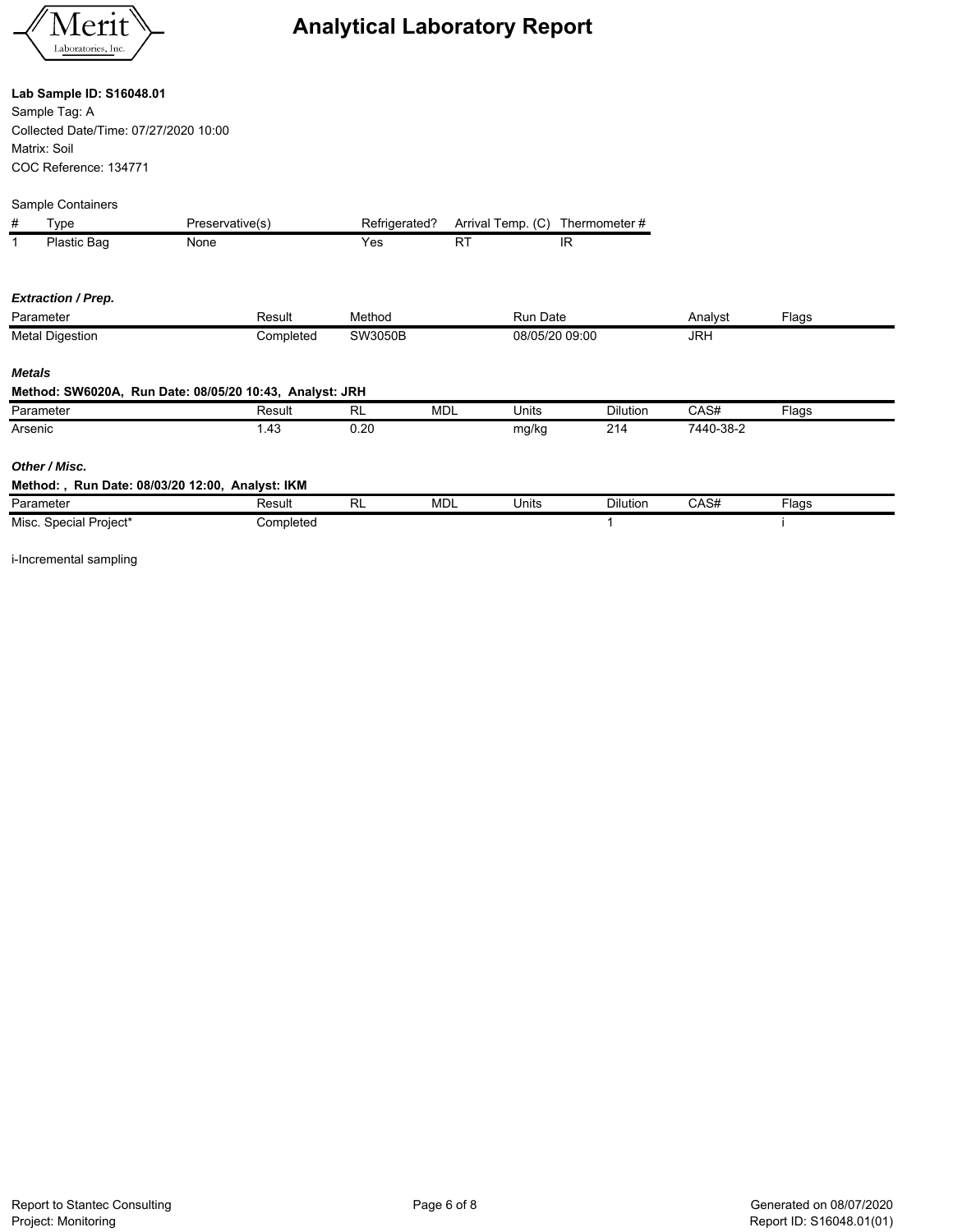

### **Lab Sample ID: S16048.02**

Sample Tag: B Collected Date/Time: 07/27/2020 10:15 Matrix: Soil COC Reference: 134771

|               | Sample Containers         |                                                         |               |            |                   |                 |           |       |
|---------------|---------------------------|---------------------------------------------------------|---------------|------------|-------------------|-----------------|-----------|-------|
| #             | Type                      | Preservative(s)                                         | Refrigerated? |            | Arrival Temp. (C) | Thermometer #   |           |       |
| $\mathbf{1}$  | Plastic Bag               | None                                                    | Yes           | <b>RT</b>  | IR.               |                 |           |       |
|               | <b>Extraction / Prep.</b> |                                                         |               |            |                   |                 |           |       |
|               | Parameter                 | Result                                                  | Method        |            | <b>Run Date</b>   |                 | Analyst   | Flags |
|               | <b>Metal Digestion</b>    | Completed                                               | SW3050B       |            | 08/05/20 09:00    |                 | JRH       |       |
| <b>Metals</b> |                           |                                                         |               |            |                   |                 |           |       |
|               |                           | Method: SW6020A, Run Date: 08/05/20 10:44, Analyst: JRH |               |            |                   |                 |           |       |
|               | Parameter                 | Result                                                  | <b>RL</b>     | <b>MDL</b> | <b>Units</b>      | <b>Dilution</b> | CAS#      | Flags |
| Arsenic       |                           | 1.42                                                    | 0.20          |            | mg/kg             | 218             | 7440-38-2 |       |
|               | Other / Misc.             |                                                         |               |            |                   |                 |           |       |
|               |                           | Method:, Run Date: 08/03/20 12:00, Analyst: IKM         |               |            |                   |                 |           |       |
|               | Parameter                 | Result                                                  | <b>RL</b>     | <b>MDL</b> | Units             | <b>Dilution</b> | CAS#      | Flags |
|               | Misc. Special Project*    | Completed                                               |               |            |                   |                 |           |       |

i-Incremental sampling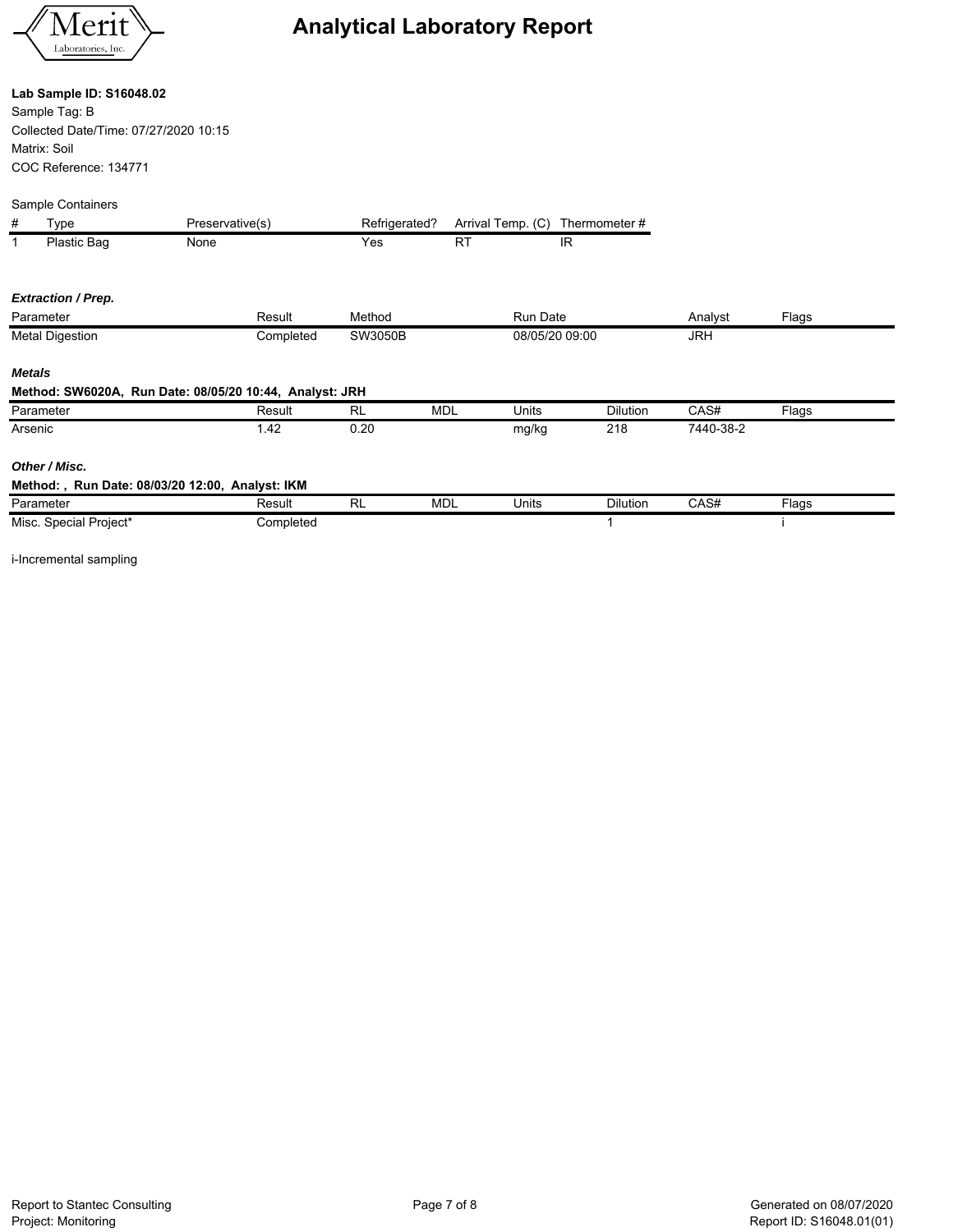

### **Lab Sample ID: S16048.03**

Sample Tag: C Collected Date/Time: 07/27/2020 10:30 Matrix: Soil COC Reference: 134771

|   | Sample Containers |                 |
|---|-------------------|-----------------|
|   | Type              | Preservative(s) |
| 1 | Plastic Bag       | None            |

| $\mathbf{1}$ | Plastic Bag               | None                                                    |           | Yes     | <b>RT</b>  | IR              |                 |           |       |  |
|--------------|---------------------------|---------------------------------------------------------|-----------|---------|------------|-----------------|-----------------|-----------|-------|--|
|              | <b>Extraction / Prep.</b> |                                                         |           |         |            |                 |                 |           |       |  |
|              | Parameter                 | Result                                                  |           | Method  |            | <b>Run Date</b> |                 | Analyst   | Flags |  |
|              | <b>Metal Digestion</b>    |                                                         | Completed | SW3050B |            | 08/05/20 09:00  |                 | JRH       |       |  |
|              | <b>Metals</b>             |                                                         |           |         |            |                 |                 |           |       |  |
|              |                           | Method: SW6020A, Run Date: 08/05/20 10:46, Analyst: JRH |           |         |            |                 |                 |           |       |  |
|              | Parameter                 | Result                                                  | <b>RL</b> |         | <b>MDL</b> | Units           | Dilution        | CAS#      | Flags |  |
|              | Arsenic                   | 1.38                                                    |           | 0.20    |            | mg/kg           | 213             | 7440-38-2 |       |  |
|              | Other / Misc.             |                                                         |           |         |            |                 |                 |           |       |  |
|              |                           | Method:, Run Date: 08/03/20 12:00, Analyst: IKM         |           |         |            |                 |                 |           |       |  |
|              | Parameter                 | Result                                                  | <b>RL</b> |         | <b>MDL</b> | Units           | <b>Dilution</b> | CAS#      | Flags |  |
|              | Misc. Special Project*    |                                                         | Completed |         |            |                 |                 |           |       |  |

Refrigerated? Arrival Temp. (C) Thermometer #

i-Incremental sampling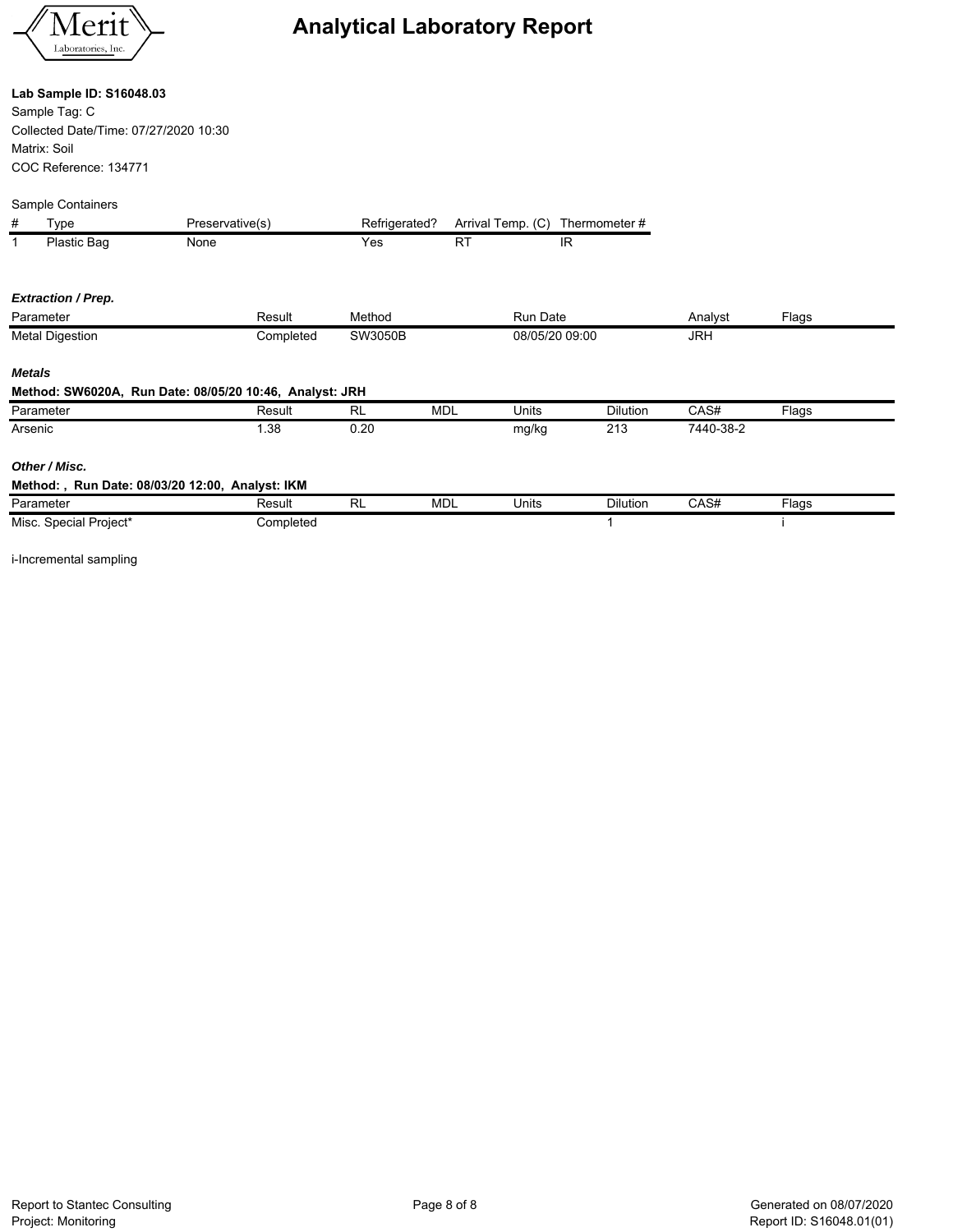### **Merit Laboratories Login Checklist**

Lab Set ID: S16048

Client:STANTEC\_MI (Stantec Consulting)

Project: Monitoring

Submitted: 07/28/2020 10:15 Login User: SRS

Attention: Hallie Serazin Address: Stantec Consulting 3754 Ranchero Dr. Ann Arbor, MI 48108

Phone: 614-477-9898 FAX: Email:Hallie.Serazin@stantec.com

| Selection                                            | Description                                            | Note      |
|------------------------------------------------------|--------------------------------------------------------|-----------|
| <b>Sample Receiving</b>                              |                                                        |           |
| $ \mathbf{X} $ No<br>N/A<br>Yes<br>01.               | Samples are received at 4C +/- 2C Thermometer #        | <b>RT</b> |
| $\overline{X}$ No<br>02.<br>N/A<br>Yes               | Received on ice/ cooling process begun                 |           |
| $\overline{X}$ Yes<br>No<br>N/A<br>03.               | Samples shipped                                        | FedEx     |
| $\overline{\mathbf{X}}$ No<br>N/A<br>04.<br>Yes      | Samples left in 24 hr. drop box                        |           |
| $\overline{X}$ Yes<br>$\neg N/A$<br>$\neg$ No<br>05. | Are there custody seals/tape or is the drop box locked |           |
| <b>Chain of Custody</b>                              |                                                        |           |
| $ \overline{\mathbf{X}} $ Yes<br>No<br>N/A<br>06.    | COC adequately filled out                              |           |
| N/A<br>$\overline{X}$ Yes<br>No<br>07.               | COC signed and relinquished to the lab                 |           |
| X Yes<br>No<br>N/A<br>08.                            | Sample tag on bottles match COC                        |           |
| $\overline{X}$ No<br>N/A<br>09.<br>Yes               | Subcontracting needed? Subcontacted to:                |           |
| <b>Preservation</b>                                  |                                                        |           |
| $\overline{X}$ N/A<br>10.<br>Yes<br>No               | Do sample have correct chemical preservation           |           |
| $X$ N/A<br>No<br>11.<br>Yes                          | Completed pH checks on preserved samples? (no VOAs)    |           |
| $\boxed{\mathbf{X}}$ No<br>$\neg N/A$<br>12.<br>Yes  | Did any samples need to be preserved in the lab?       |           |
| <b>Bottle Conditions</b>                             |                                                        |           |
| N/A<br>X Yes<br>No<br>13.                            | All bottles intact                                     |           |
| $\overline{X}$ Yes<br>No<br>N/A<br>14.               | Appropriate analytical bottles are used                |           |
| N/A<br>$\overline{\mathbf{X}}$ Yes<br>No<br>15.      | Merit bottles used                                     |           |
| $\overline{\mathbf{X}}$ Yes<br>N/A<br>No<br>16.      | Sufficient sample volume received                      |           |
| $\overline{X}$ No<br>N/A<br>17.<br>Yes               | Samples require laboratory filtration                  |           |
| $ \overline{\mathbf{X}} $ Yes<br>N/A<br>18.<br>No    | Samples submitted within holding time                  |           |
| $\overline{X}$ N/A<br>19.<br>No<br>Yes               | Do water VOC or TOX bottles contain headspace          |           |

Corrective action for all exceptions is to call the client and to notify the project manager.